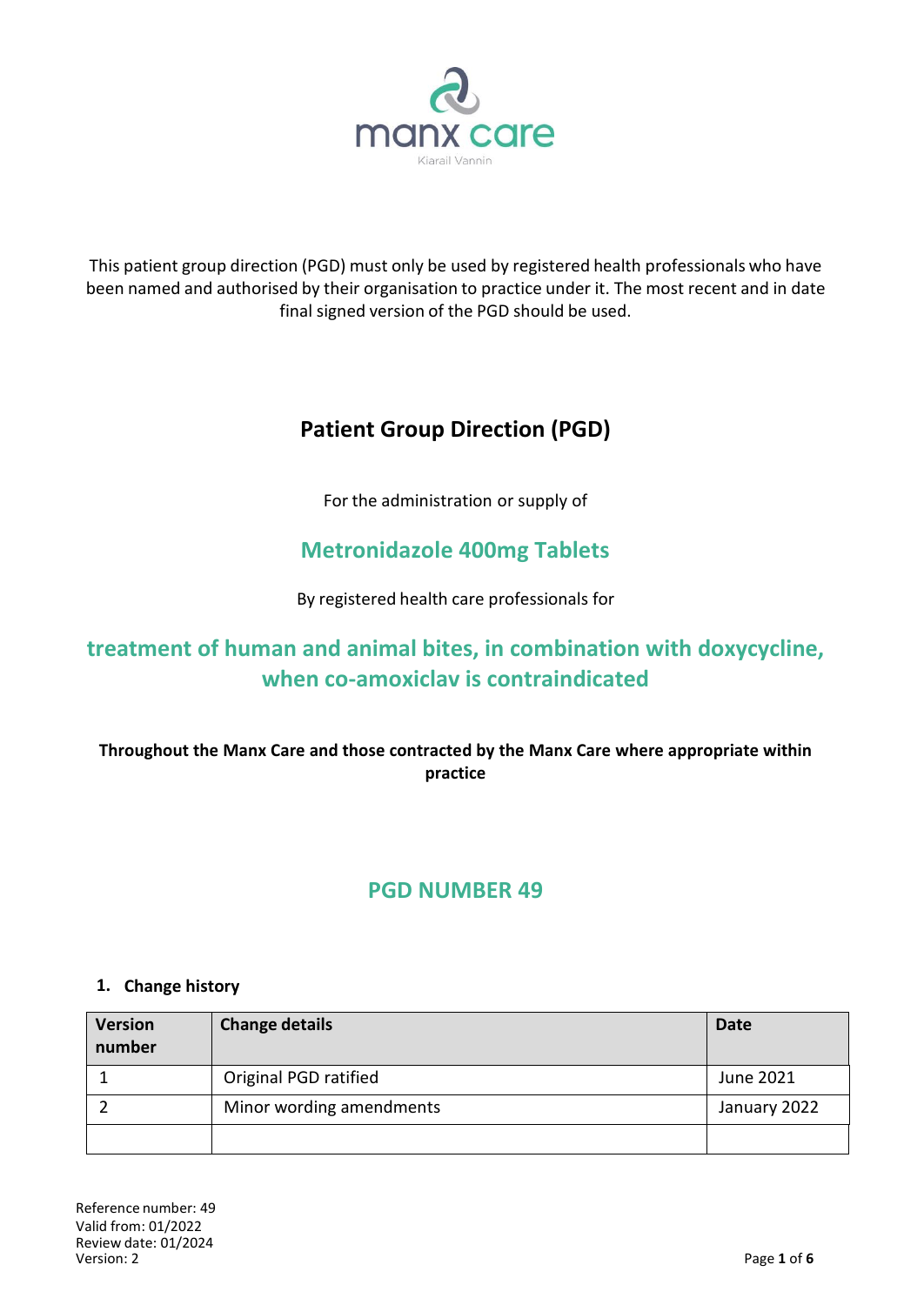### **2. Medicines practice guideline 2:** *Patient group directions*

Refer to the relevant sections of NICE medicines practice guideline 2: *Patient group directions* as stated in the blank template notes. For further information about PGD signatories, see the NHS and Manx Care PGD website FAQs

#### **3. PGD development**

Refer to the NICE PGD competency framework for people developing PGDs

| <b>Job Title &amp; organisation</b> | <b>Name</b> | <b>Signature</b> | <b>Date</b> |
|-------------------------------------|-------------|------------------|-------------|
| Author of the PGD                   |             |                  |             |
| Member of the PGD<br>working group  |             |                  |             |

#### **4. PGD authorisation**

Refer to the NICE PGD competency framework for people authorising PGDs

| <b>Job Title</b>                                             | <b>Name</b> | <b>Signature</b> | <b>Date</b> |
|--------------------------------------------------------------|-------------|------------------|-------------|
| <b>Medical Director</b>                                      |             |                  |             |
| Chief Pharmacist/<br><b>Pharmaceutical Adviser</b>           |             |                  |             |
| Senior Paramedic                                             |             |                  |             |
| Director of Nursing                                          |             |                  |             |
| <b>GP Adviser</b>                                            |             |                  |             |
| Senior Microbiologist<br>(if PGD contains<br>antimicrobials) |             |                  |             |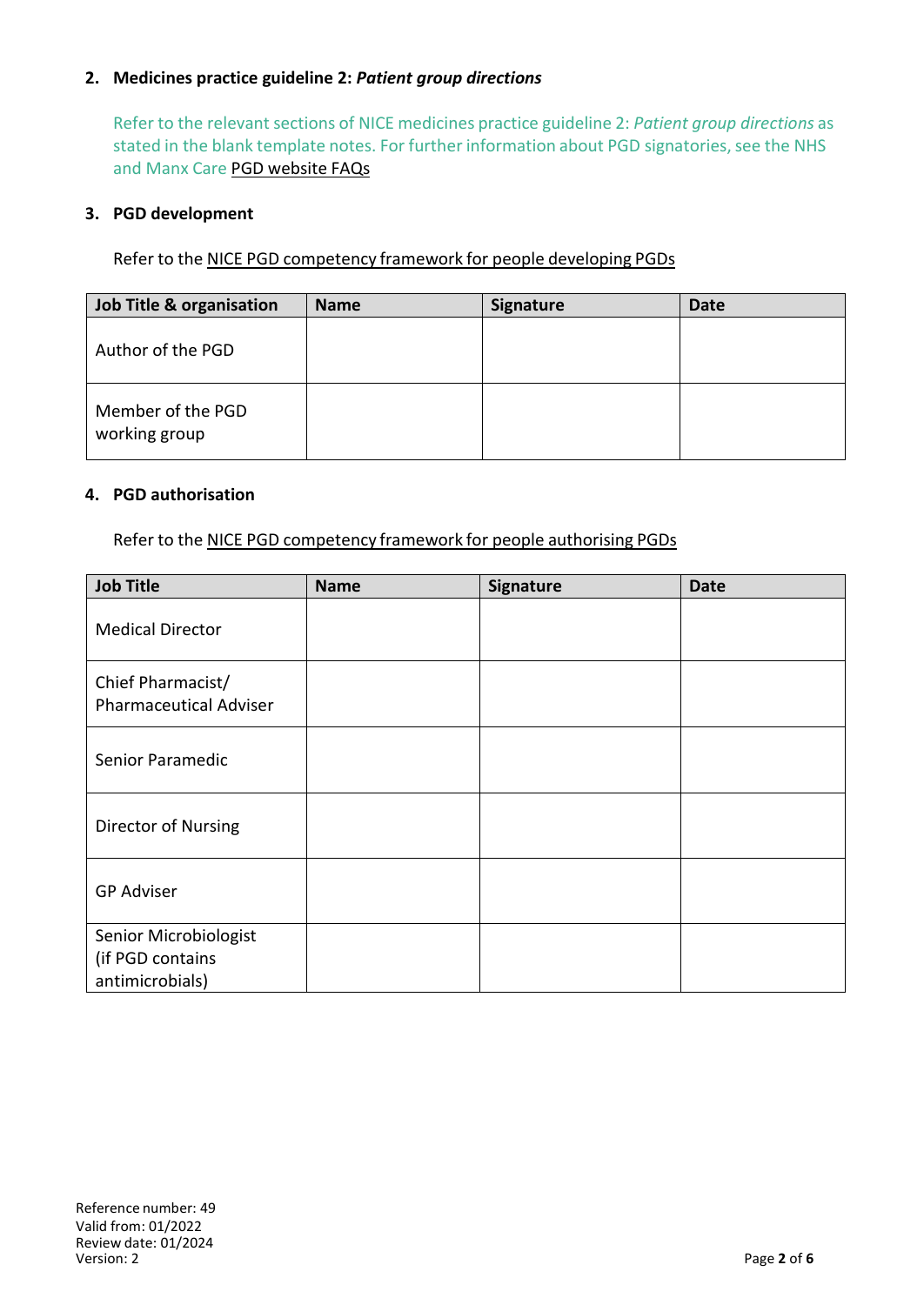### **5. PGD adoption by the provider**

Refer to the NICE PGD competency framework for people authorising PGDs

| Job title and<br>organisation | <b>Signature</b> | <b>Date</b> | Applicable or not<br>applicable to area |
|-------------------------------|------------------|-------------|-----------------------------------------|
|                               |                  |             |                                         |

#### **6. Training and competency of registered healthcare professionals, employed or contracted by the Manx Care, GP practice or Hospice**

Refer to the NICE PGD competency framework for health professionals using PGDs

|                                                        | Requirements of registered Healthcare professionals working<br>under the PGD                                                                                                                                                                                                                                                                 |
|--------------------------------------------------------|----------------------------------------------------------------------------------------------------------------------------------------------------------------------------------------------------------------------------------------------------------------------------------------------------------------------------------------------|
| <b>Qualifications and</b><br>professional registration | Registered healthcare professionals, working within or<br>contracted by the Manx Care, GP practice or Hospice who are<br>permitted staff groups outlined within the current PGD policy<br>Pharmacists must be practising in Manx Care authorised<br>premises i.e. contracted pharmacy premises                                               |
| <b>Initial training</b>                                | Knowledge of current guidelines and the administration of the<br>$\bullet$<br>drug specified in this PGD/BNF and of the inclusion and<br>exclusion criteria<br>Training which enables the practitioner to make a clinical<br>assessment to establish the need for the medication covered by<br>this PGD<br>Local training in the use of PGDs |
| Competency                                             | Staff will be assessed on their knowledge of drugs and clinical                                                                                                                                                                                                                                                                              |
| assessment                                             | assessment as part the competency framework for registered health<br>professionals using PGDs                                                                                                                                                                                                                                                |
| <b>Ongoing training and</b>                            | The registered health care professionals should make sure they are                                                                                                                                                                                                                                                                           |
| competency                                             | aware of any changes to the recommendations for this medication;                                                                                                                                                                                                                                                                             |
|                                                        | it is the responsibility of the registered health care professionals to                                                                                                                                                                                                                                                                      |
|                                                        | keep up to date with continuing professional development. PGD                                                                                                                                                                                                                                                                                |
|                                                        | updates will be held every two years                                                                                                                                                                                                                                                                                                         |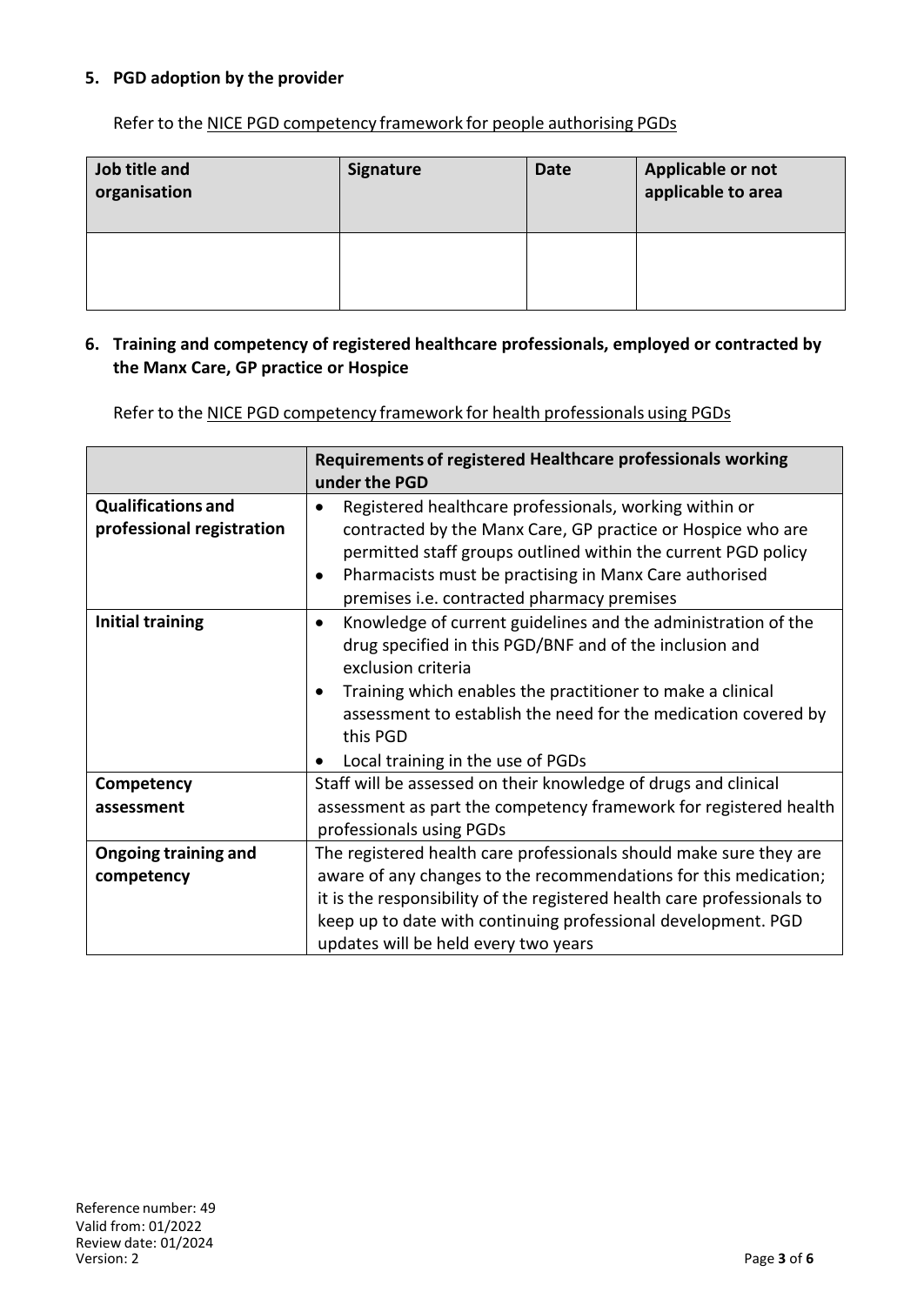### **7. Clinical Conditions**

| <b>Clinical condition or</b>     | An adult or child from 12 years requiring treatment of human and               |
|----------------------------------|--------------------------------------------------------------------------------|
| situation to which               | animal bites in combination with doxycycline, when co-amoxiclav                |
| this PGD applies                 | (the drug of choice), is contraindicated and the bite appears                  |
|                                  | infected.                                                                      |
| <b>Inclusion criteria</b>        | An adult or child from 12 years requiring treatment of human and               |
|                                  | animal bites in combination with doxycycline, when co-amoxiclav                |
|                                  | (the drug of choice), is contraindicated and the bite appears                  |
|                                  | infected.                                                                      |
| <b>Exclusion criteria</b>        | Children under 12 years<br>$\bullet$                                           |
|                                  | Persons who have shown hypersensitivity to metronidazole<br>٠                  |
|                                  | Animal bites over 48 hours old with no evidence of infection<br>$\bullet$      |
|                                  | Human bites over 72 hours old with no evidence of infection<br>$\bullet$       |
|                                  | Pregnancy or breast feeding<br>$\bullet$                                       |
|                                  | Porphyria                                                                      |
|                                  | Hepatic impairment                                                             |
|                                  | Alcohol toxicity( Metronidazole causes a disulfiram-like reaction<br>$\bullet$ |
|                                  | with alcohol)                                                                  |
|                                  | Patient's taking antiepileptics, cytotoxic, disulfiram, lithium,<br>٠          |
|                                  | mycophentolate, cimetidine, oral typhoid vaccination within the                |
|                                  | last 3 days                                                                    |
| <b>Cautions (including any</b>   | Avoid alcohol for the duration of the course and for 48 hours<br>$\bullet$     |
| relevant action to be            | after the course of antibiotics has been completed                             |
| taken)                           | Advise patient to take with or after food<br>٠                                 |
|                                  |                                                                                |
|                                  | Enhances anticoagulant effect of coumarins<br>٠                                |
|                                  | Consider rabies - Animal Bites                                                 |
|                                  | Consider risk of blood borne viral infection<br>$\bullet$                      |
| <b>Arrangements for referral</b> | Patient should be referred to a more experienced clinical                      |
| for medical advice               | practitioner for further assessment                                            |
| Action to be taken if            | Patient should be referred to a more experienced clinical                      |
| patient excluded                 | practitioner for further assessment                                            |
| Action to be taken if            | A verbal explanation should be given to the patient on: the need               |
| patient declines                 | for the medication and any possible effects or potential risks                 |
| treatment                        | which may occur as a result of refusing treatment                              |
|                                  | This information must be documented in the patients' health                    |
|                                  | records                                                                        |
|                                  | Any patient who declines care must have demonstrated capacity                  |
|                                  | to do so                                                                       |
|                                  | Where appropriate care should be escalated                                     |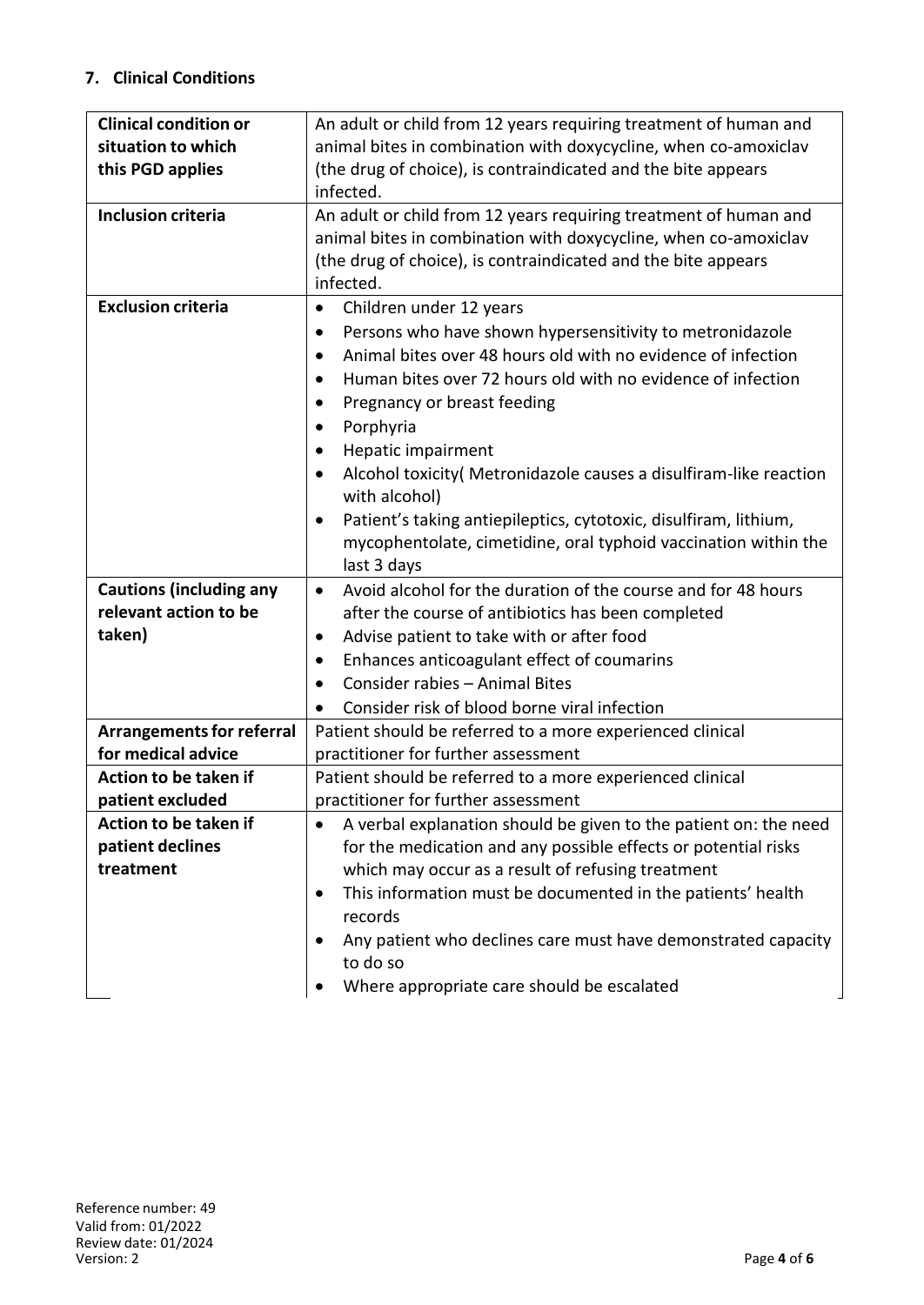### **8. Details of the medicine**

| Name, form and strength    | Metronidazole tablets 400mg tablets                            |
|----------------------------|----------------------------------------------------------------|
| of medicine                |                                                                |
| Legal category             | Prescription Only Medicine (POM)                               |
| Indicate any off-label use | None                                                           |
| (if relevant)              |                                                                |
| Route/method of            | Oral                                                           |
| administration             |                                                                |
| Dose and frequency         | 400mg THREE times Daily (8 hourly) for 7 days                  |
| <b>Quantity to be</b>      | Supply: 1 original pack (21 tablets)                           |
| administered and/or        | Administered: 1 dose                                           |
| supplied                   |                                                                |
| <b>Maximum or minimum</b>  | Maximum: One 7 days treatment period                           |
| treatment period           |                                                                |
| <b>Storage</b>             | Store at Room temperature                                      |
| <b>Adverse effects</b>     | May cause gastrointestinal disturbance                         |
|                            | May darken the urine                                           |
| Records to be kept         | The administration of any medication given under a PGD must be |
|                            | recorded within the patient's medical records                  |

### **9. Patient information**

| Verbal/Written<br>information to be given to<br>patient or carer | Verbal information must be given to patients and or carers for all<br>medication being administered under a PGD<br>Where medication is being supplied under a PGD, written<br>patient information leaflet must also be supplied<br>A patient information leaflet is available on request |
|------------------------------------------------------------------|------------------------------------------------------------------------------------------------------------------------------------------------------------------------------------------------------------------------------------------------------------------------------------------|
| Follow-up advice to be                                           | If symptoms do not improve or worsen or you become unwell, seek                                                                                                                                                                                                                          |
| given to patient or carer                                        | medical advice immediately                                                                                                                                                                                                                                                               |

### **10. Appendix A**

#### **References**

- 1. British National Formulary (BNF) available online: https://bnf.nice.org.uk
- 2. Nursing and Midwifery "The code" available online: https://www.nmc.org.uk
- 3. Current Health Care Professions Council standards of practice
- 4. General Pharmaceutical Council standards
- 5. The General Optical Council
- 6. Electronic medicines compendium available online: https://www.medicines.org.uk
- 7. Nobles' Hospital Antimicrobial formulary